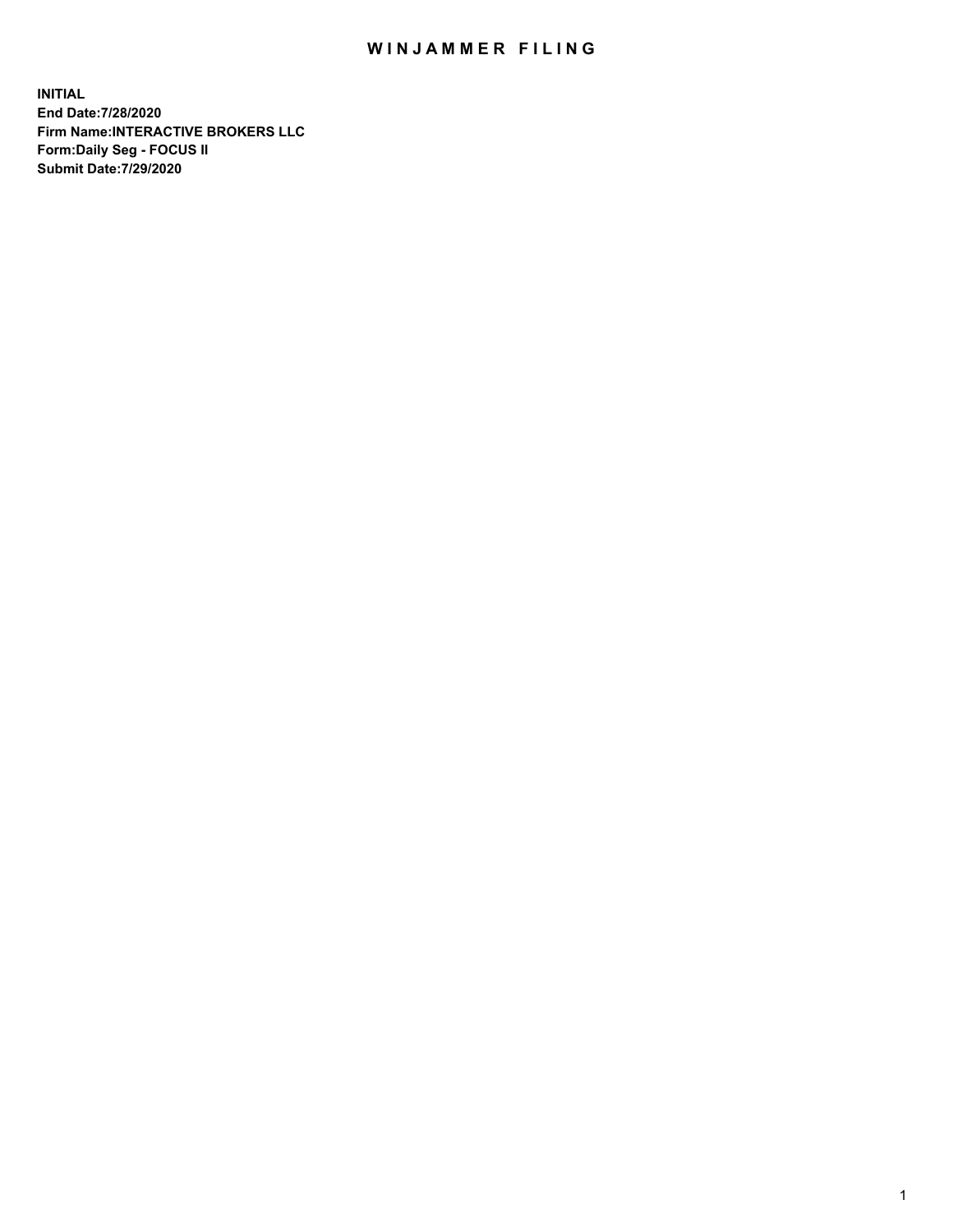**INITIAL End Date:7/28/2020 Firm Name:INTERACTIVE BROKERS LLC Form:Daily Seg - FOCUS II Submit Date:7/29/2020 Daily Segregation - Cover Page**

| Name of Company                                                                                                                                                                                                                                                                                                                | <b>INTERACTIVE BROKERS LLC</b>                                                     |
|--------------------------------------------------------------------------------------------------------------------------------------------------------------------------------------------------------------------------------------------------------------------------------------------------------------------------------|------------------------------------------------------------------------------------|
| <b>Contact Name</b>                                                                                                                                                                                                                                                                                                            | James Menicucci                                                                    |
| <b>Contact Phone Number</b>                                                                                                                                                                                                                                                                                                    | 203-618-8085                                                                       |
| <b>Contact Email Address</b>                                                                                                                                                                                                                                                                                                   | jmenicucci@interactivebrokers.c<br>om                                              |
| FCM's Customer Segregated Funds Residual Interest Target (choose one):<br>a. Minimum dollar amount: ; or<br>b. Minimum percentage of customer segregated funds required:% ; or<br>c. Dollar amount range between: and; or<br>d. Percentage range of customer segregated funds required between:% and%.                         | $\overline{\mathbf{0}}$<br>$\pmb{0}$<br>155,000,000 245,000,000<br>0 <sub>0</sub>  |
| FCM's Customer Secured Amount Funds Residual Interest Target (choose one):<br>a. Minimum dollar amount: ; or<br>b. Minimum percentage of customer secured funds required:% ; or<br>c. Dollar amount range between: and; or<br>d. Percentage range of customer secured funds required between:% and%.                           | $\overline{\mathbf{0}}$<br>$\overline{\mathbf{0}}$<br>80,000,000 120,000,000<br>00 |
| FCM's Cleared Swaps Customer Collateral Residual Interest Target (choose one):<br>a. Minimum dollar amount: ; or<br>b. Minimum percentage of cleared swaps customer collateral required:% ; or<br>c. Dollar amount range between: and; or<br>d. Percentage range of cleared swaps customer collateral required between:% and%. | $\frac{0}{0}$<br>0 <sub>0</sub><br>0 <sub>0</sub>                                  |

Attach supporting documents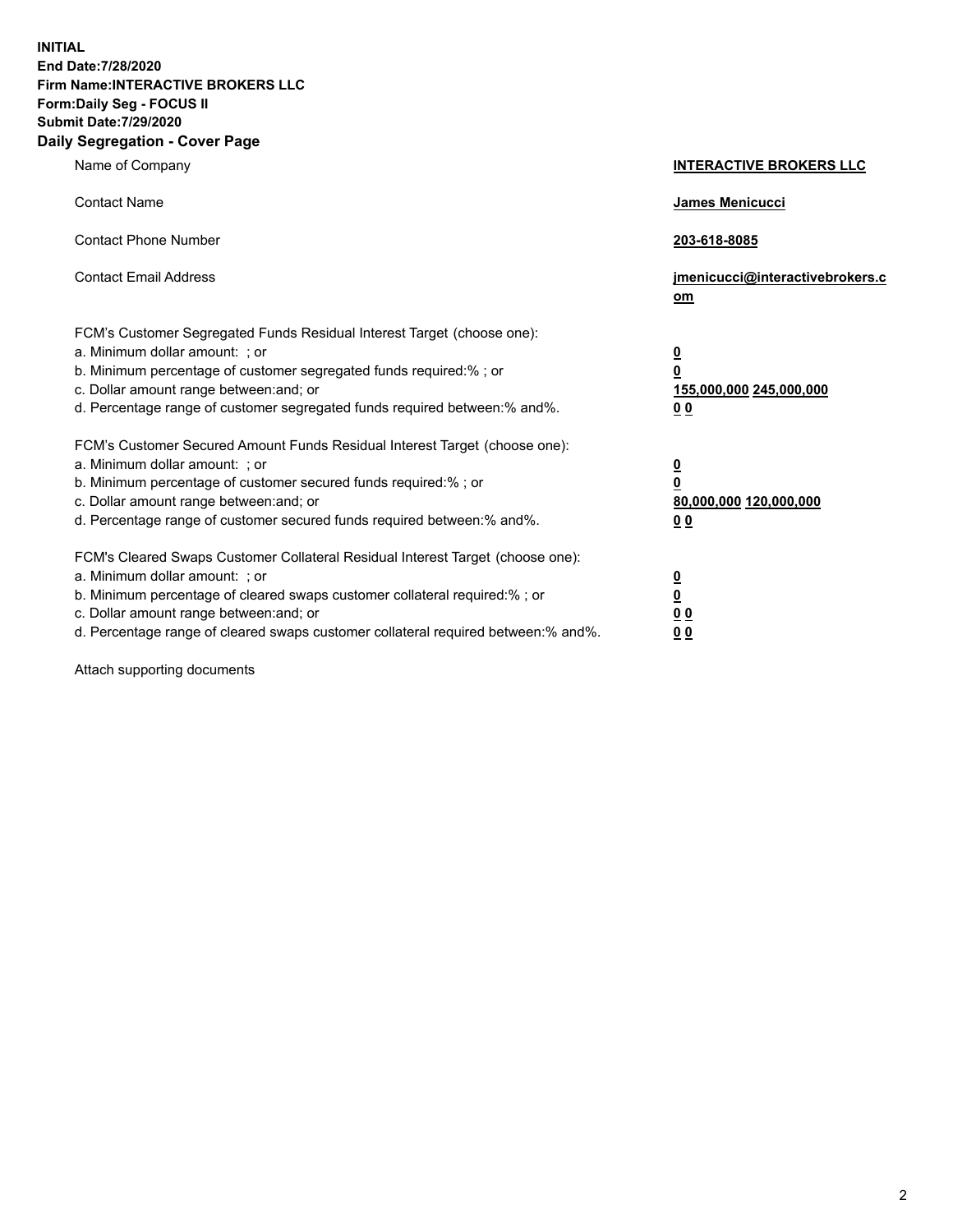**INITIAL End Date:7/28/2020 Firm Name:INTERACTIVE BROKERS LLC Form:Daily Seg - FOCUS II Submit Date:7/29/2020 Daily Segregation - Secured Amounts**

|     | Daily Ocglegation - Occuled Anioants                                                        |                               |
|-----|---------------------------------------------------------------------------------------------|-------------------------------|
|     | Foreign Futures and Foreign Options Secured Amounts                                         |                               |
|     | Amount required to be set aside pursuant to law, rule or regulation of a foreign            | $0$ [7305]                    |
|     | government or a rule of a self-regulatory organization authorized thereunder                |                               |
| 1.  | Net ledger balance - Foreign Futures and Foreign Option Trading - All Customers             |                               |
|     | A. Cash                                                                                     | 623,974,125 [7315]            |
|     | B. Securities (at market)                                                                   | $0$ [7317]                    |
| 2.  | Net unrealized profit (loss) in open futures contracts traded on a foreign board of trade   | $-3,084,104$ [7325]           |
| 3.  | Exchange traded options                                                                     |                               |
|     | a. Market value of open option contracts purchased on a foreign board of trade              | 3,217,250 [7335]              |
|     | b. Market value of open contracts granted (sold) on a foreign board of trade                | -1,574,766 [7337]             |
| 4.  | Net equity (deficit) (add lines 1. 2. and 3.)                                               | 622,532,505 [7345]            |
| 5.  | Account liquidating to a deficit and account with a debit balances - gross amount           | 283,929 [7351]                |
|     | Less: amount offset by customer owned securities                                            | 0 [7352] 283,929 [7354]       |
| 6.  | Amount required to be set aside as the secured amount - Net Liquidating Equity              | 622,816,434 [7355]            |
|     | Method (add lines 4 and 5)                                                                  |                               |
| 7.  | Greater of amount required to be set aside pursuant to foreign jurisdiction (above) or line | 622,816,434 [7360]            |
|     | 6.                                                                                          |                               |
|     | FUNDS DEPOSITED IN SEPARATE REGULATION 30.7 ACCOUNTS                                        |                               |
| 1.  | Cash in banks                                                                               |                               |
|     | A. Banks located in the United States                                                       | 110,788,062 [7500]            |
|     | B. Other banks qualified under Regulation 30.7                                              | 0 [7520] 110,788,062 [7530]   |
| 2.  | Securities                                                                                  |                               |
|     | A. In safekeeping with banks located in the United States                                   | 479,897,200 [7540]            |
|     | B. In safekeeping with other banks qualified under Regulation 30.7                          | 0 [7560] 479,897,200 [7570]   |
| 3.  | Equities with registered futures commission merchants                                       |                               |
|     | A. Cash                                                                                     | $0$ [7580]                    |
|     | <b>B.</b> Securities                                                                        | $0$ [7590]                    |
|     | C. Unrealized gain (loss) on open futures contracts                                         | $0$ [7600]                    |
|     | D. Value of long option contracts                                                           | $0$ [7610]                    |
|     | E. Value of short option contracts                                                          | 0 [7615] 0 [7620]             |
| 4.  | Amounts held by clearing organizations of foreign boards of trade                           |                               |
|     | A. Cash                                                                                     | $0$ [7640]                    |
|     | <b>B.</b> Securities                                                                        | $0$ [7650]                    |
|     | C. Amount due to (from) clearing organization - daily variation                             | $0$ [7660]                    |
|     | D. Value of long option contracts                                                           | $0$ [7670]                    |
|     | E. Value of short option contracts                                                          | 0 [7675] 0 [7680]             |
| 5.  | Amounts held by members of foreign boards of trade                                          |                               |
|     | A. Cash                                                                                     | 154,997,141 [7700]            |
|     | <b>B.</b> Securities                                                                        | $0$ [7710]                    |
|     | C. Unrealized gain (loss) on open futures contracts                                         | $-3,554,923$ [7720]           |
|     | D. Value of long option contracts                                                           | 3,217,250 [7730]              |
|     | E. Value of short option contracts                                                          | -1,574,766 [7735] 153,084,702 |
|     |                                                                                             | $[7740]$                      |
| 6.  | Amounts with other depositories designated by a foreign board of trade                      | $0$ [7760]                    |
| 7.  | Segregated funds on hand                                                                    | $0$ [7765]                    |
| 8.  | Total funds in separate section 30.7 accounts                                               | 743,769,964 [7770]            |
| 9.  | Excess (deficiency) Set Aside for Secured Amount (subtract line 7 Secured Statement         | 120,953,530 [7380]            |
|     | Page 1 from Line 8)                                                                         |                               |
| 10. | Management Target Amount for Excess funds in separate section 30.7 accounts                 | 80,000,000 [7780]             |
| 11. | Excess (deficiency) funds in separate 30.7 accounts over (under) Management Target          | 40,953,530 [7785]             |
|     |                                                                                             |                               |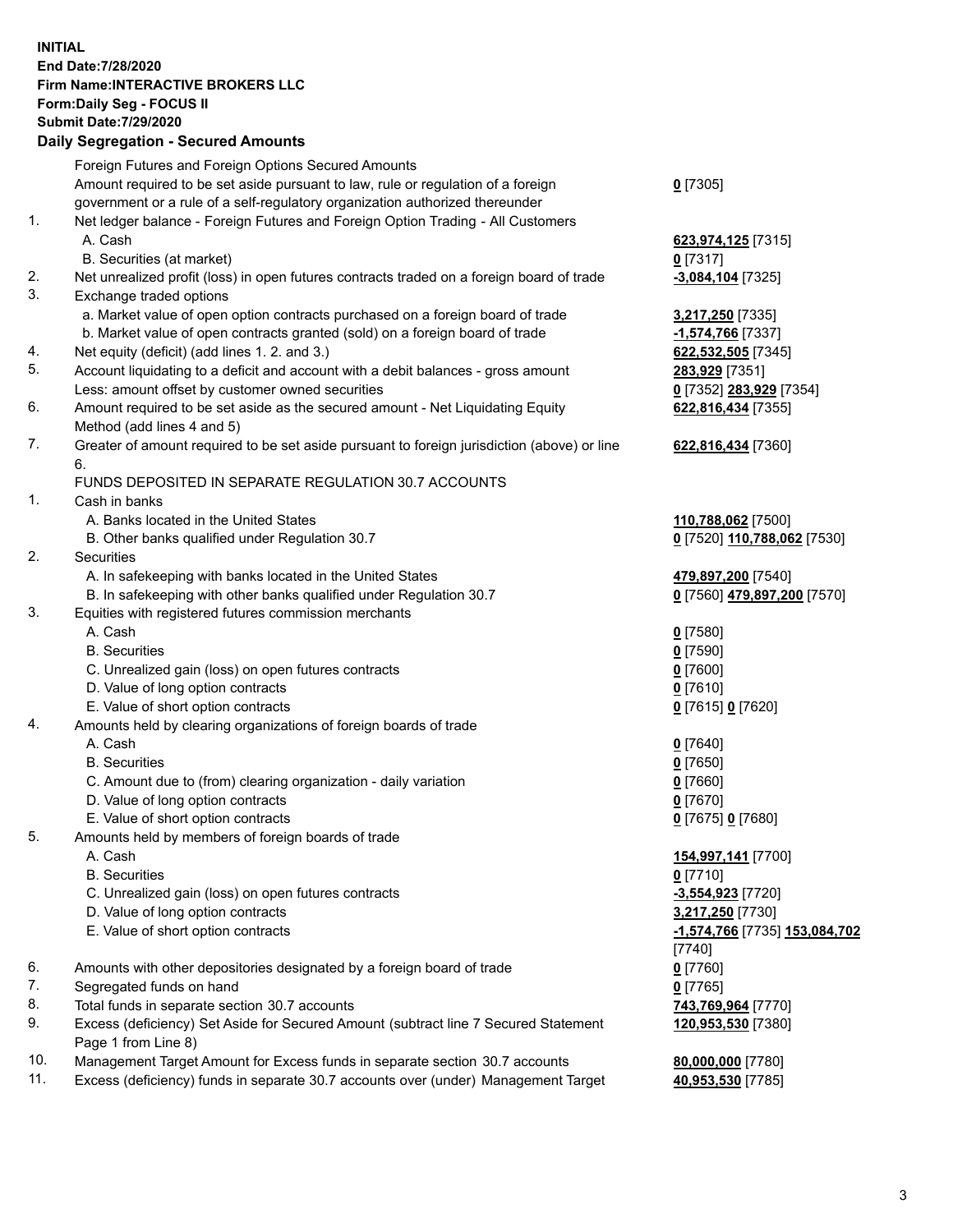**INITIAL End Date:7/28/2020 Firm Name:INTERACTIVE BROKERS LLC Form:Daily Seg - FOCUS II Submit Date:7/29/2020 Daily Segregation - Segregation Statement** SEGREGATION REQUIREMENTS(Section 4d(2) of the CEAct) 1. Net ledger balance A. Cash **5,331,922,722** [7010] B. Securities (at market) **0** [7020] 2. Net unrealized profit (loss) in open futures contracts traded on a contract market **155,903,424** [7030] 3. Exchange traded options A. Add market value of open option contracts purchased on a contract market **306,385,822** [7032] B. Deduct market value of open option contracts granted (sold) on a contract market **-259,252,527** [7033] 4. Net equity (deficit) (add lines 1, 2 and 3) **5,534,959,441** [7040] 5. Accounts liquidating to a deficit and accounts with debit balances - gross amount **6,192,603** [7045] Less: amount offset by customer securities **0** [7047] **6,192,603** [7050] 6. Amount required to be segregated (add lines 4 and 5) **5,541,152,044** [7060] FUNDS IN SEGREGATED ACCOUNTS 7. Deposited in segregated funds bank accounts A. Cash **1,212,661,719** [7070] B. Securities representing investments of customers' funds (at market) **2,544,067,615** [7080] C. Securities held for particular customers or option customers in lieu of cash (at market) **0** [7090] 8. Margins on deposit with derivatives clearing organizations of contract markets A. Cash **6,206,473** [7100] B. Securities representing investments of customers' funds (at market) **1,947,845,213** [7110] C. Securities held for particular customers or option customers in lieu of cash (at market) **0** [7120] 9. Net settlement from (to) derivatives clearing organizations of contract markets **16,198,139** [7130] 10. Exchange traded options A. Value of open long option contracts **306,204,896** [7132] B. Value of open short option contracts **-259,212,478** [7133] 11. Net equities with other FCMs A. Net liquidating equity **0** [7140] B. Securities representing investments of customers' funds (at market) **0** [7160] C. Securities held for particular customers or option customers in lieu of cash (at market) **0** [7170] 12. Segregated funds on hand **0** [7150] 13. Total amount in segregation (add lines 7 through 12) **5,773,971,577** [7180] 14. Excess (deficiency) funds in segregation (subtract line 6 from line 13) **232,819,533** [7190] 15. Management Target Amount for Excess funds in segregation **155,000,000** [7194]

16. Excess (deficiency) funds in segregation over (under) Management Target Amount Excess

**77,819,533** [7198]